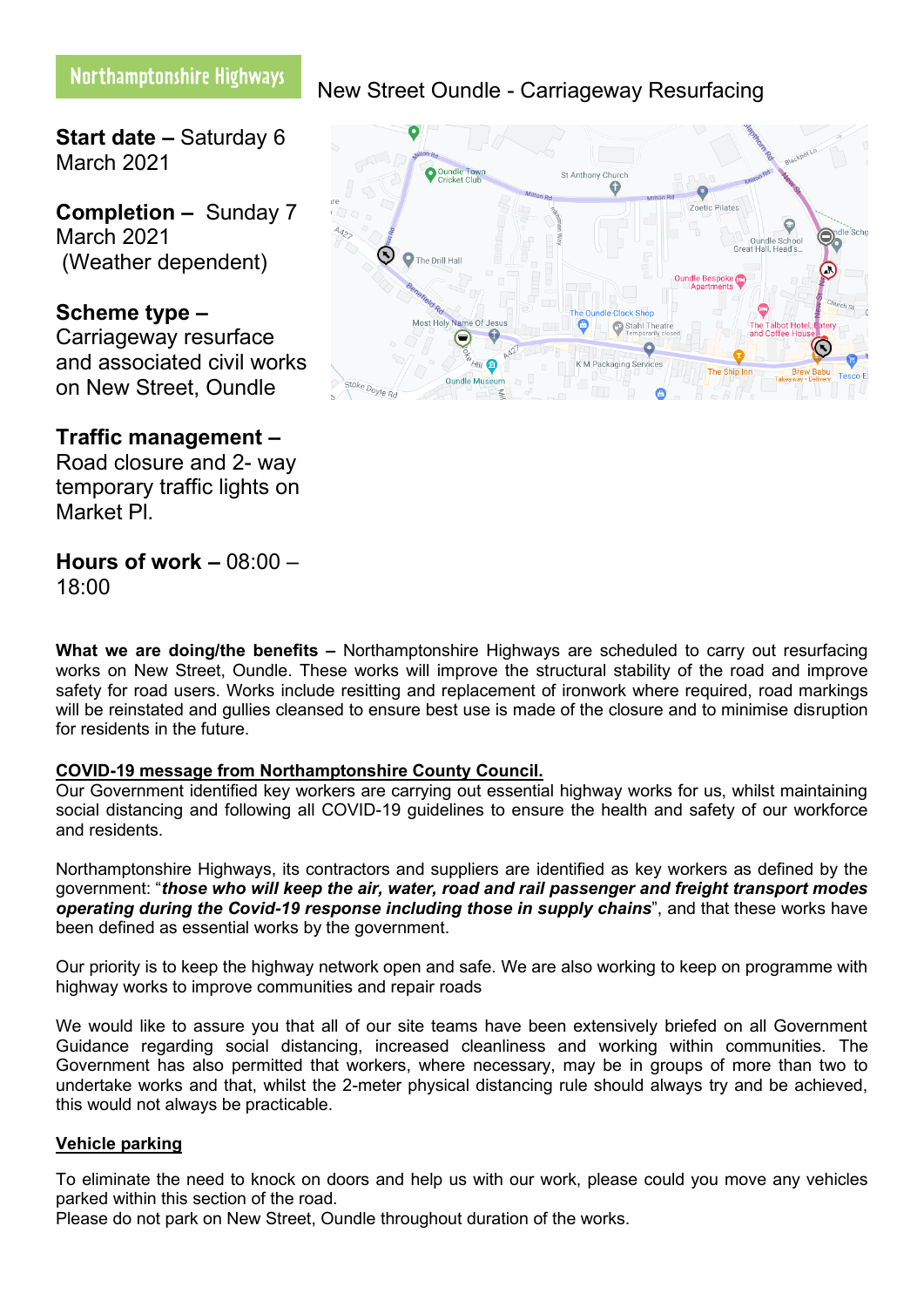Thank you for your understanding, patience and co-operation.

## **Information for residents**

#### **Traffic management**

When programming works, we consider the impact on all network users and plan our works to minimise disruption as much as possible.

The road will be closed to ensure the safety of the public and our workforce within the highlighted areas in **red**.

During working hours, vehicle access will be restricted for residents of New Street. We aim to maintain access for emergency vehicles ONLY.

Pedestrian access will not be affected. During the road closure a diversion route, as shown in **blue**, will be in place at all times. The red line shows the works extents and the blue line is the diversion.

**Access:** The traffic management will be in place for the duration of the works, and vehicle access to your properties will be restricted. Please refer to the below information regards vehicle access.

**Pedestrians:** During the works, pedestrian marshals will be on site to assist.

**Cyclists:** Please dismount while adjacent to the work area

**Contact**: Should you have any concerns or wish to discuss these works or any access arrangements please do not hesitate to contact me on the number below.

### **Towaway – moving vehicles parked in our workspace.**

We have been working with Northamptonshire County Council and have agreed that unlawfully parked vehicles, that are preventing or hindering the works taking place, may be relocated to an adjacent street. This will be carried out by an approved contractor and vehicles will be moved to somewhere nearby. Please look out for the signs in your street. We will try to find the owners of parked vehicles and Towaway will only be used as a last resort.

If you are able to move your vehicle, please look out for the signs as shown above. These signs will also be located on your street detailing the closure dates,